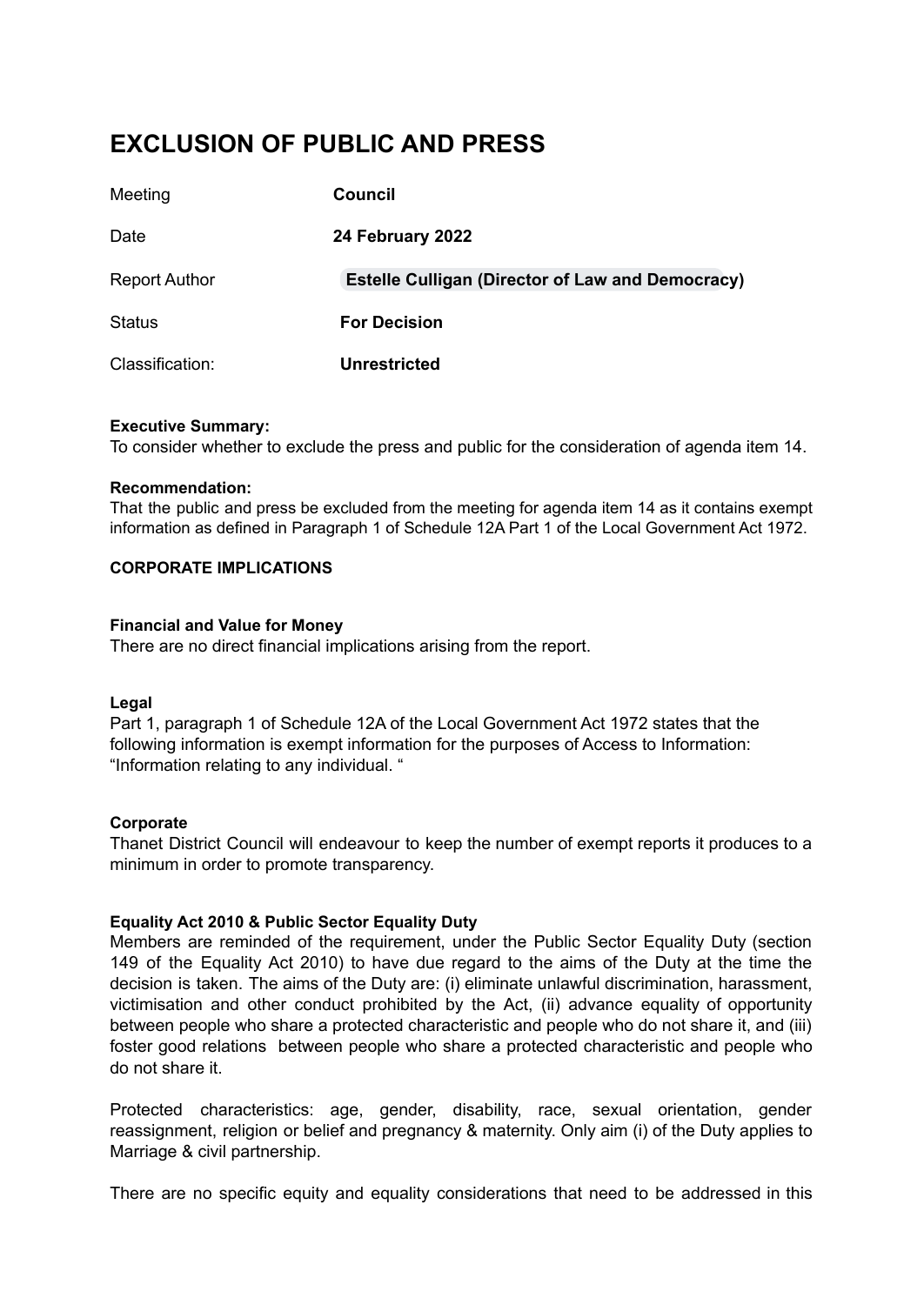report.

## **1.0 Introduction and Background**

1.1 Whilst the starting point for all public meetings of the Council is to admit the public and press, they may be excluded from meetings whenever it is likely, in view of the nature of the business to be transacted that confidential or exempt information would be disclosed. Under such circumstances, confidential or exempt information may be excluded from the public agenda. The public and press must be excluded from meetings if confidential information will be considered and disclosed, and such material must be excluded from the public agenda.

## **Meaning of confidential information**

1.2 Under the Local Government Access to Information Act 1985 and Regulations made under that Act, changes were made to the Local Government Act 1972 (LGA 1972), which regulate and promote the openness and transparency of council meetings. There are exceptions to this rule and section 100I of the LGA 1972 states that Schedule 12A of the LGA 1972 includes the list of issues which are confidential and therefore exempt from the Access to Information Procedure Rules and can be discussed in restricted session.

## **Exempt information – discretion to exclude public**

1.3 The public may be excluded from meetings whenever it is likely in view of the nature of the business to be transacted or the nature of the proceedings that "exempt" information would be disclosed as defined by Schedule 12A Part 1 of the LGA 1972.

# **2.0 Exempt information**

2.1 The relevant section is paragraph 1 of Schedule 12A Part 1 of the Local Government Act 1972:

**Paragraph 1** Information relating to any individual.

## **3.0 Reason Why Agenda Item 14 is considered to be "exempt"**

3.1 The report relates to an individual and contains personal information.

## **4.0 Justification/Public Interest Test**

4.1 The Council/Committee must consider the public interest test. Section 10 of part ll of Schedule 12A states:

"Information which—